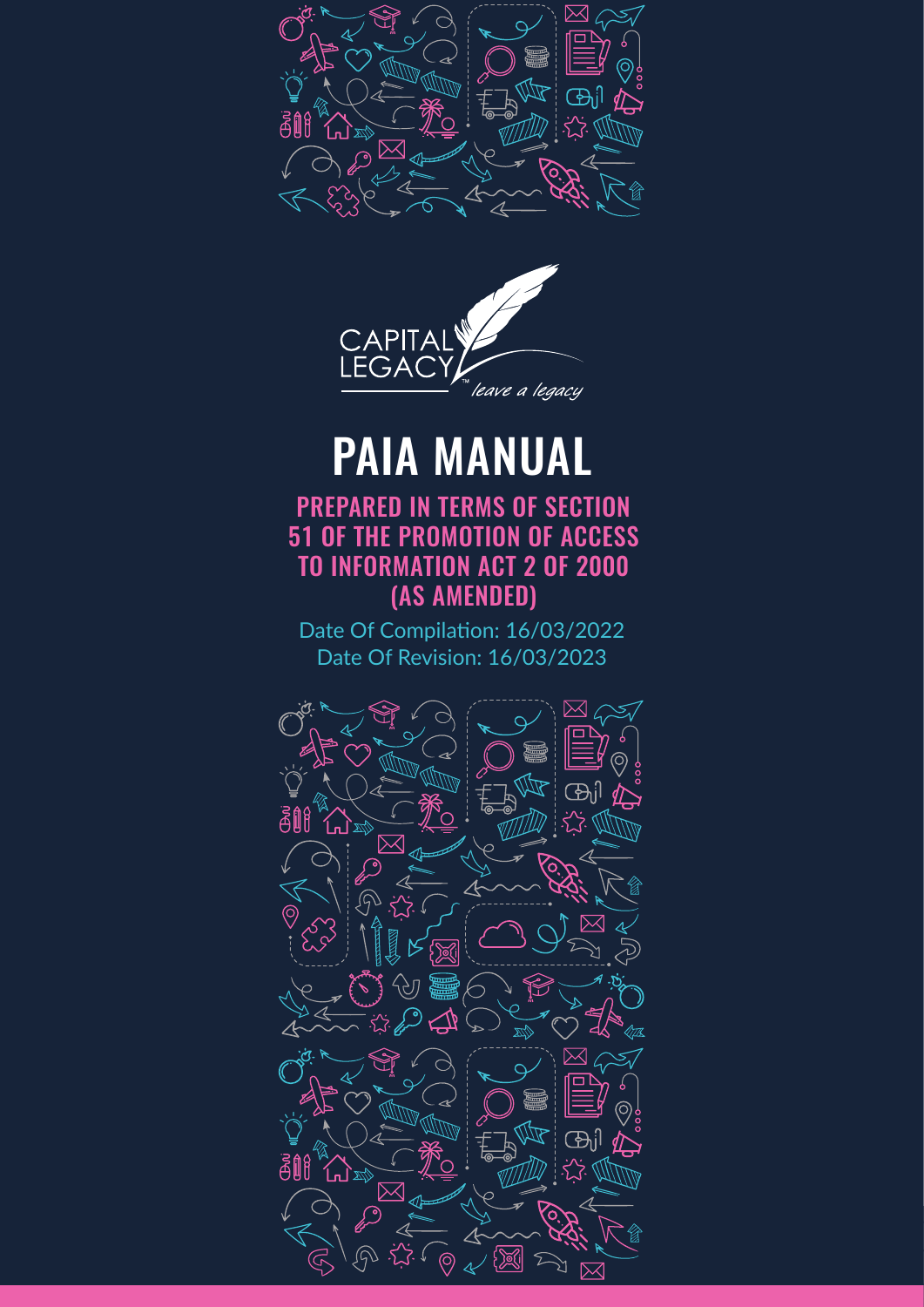## **TABLE OF CONTENTS**

|     |                                                                                    | $\overline{2}$ |
|-----|------------------------------------------------------------------------------------|----------------|
| 2.  |                                                                                    | $\overline{2}$ |
| 3.  |                                                                                    | $\overline{2}$ |
|     |                                                                                    | 3              |
| 5.  | Categories of records of Capital Legacy which are available upon request to access | 3              |
| 6.  | Description of the records of Capital Legacy which are available in accordance     | 3              |
| 7.  | Description of the subjects on which Capital Legacy holds records and categories   | 4              |
| 8.  |                                                                                    | 4              |
| 9.  |                                                                                    | 5              |
| 10. |                                                                                    | 5              |

Capital Legacy Solutions (Pty) Ltd is an Authorised Financial Services Provider. The Legacy Protection Plan™ is underwritten by Guardrisk Life Ltd,<br>a Licensed Life Insurer.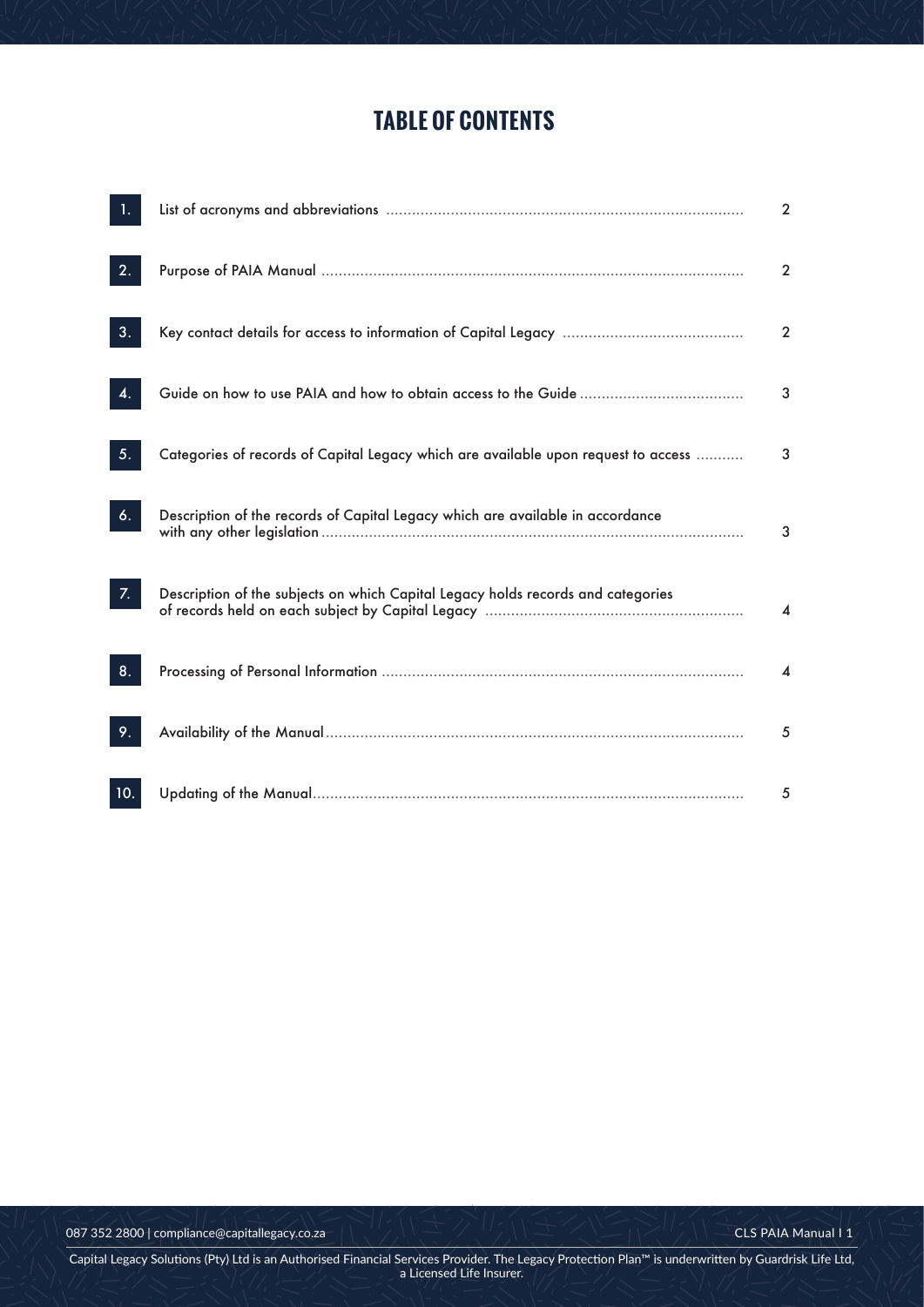## **1. LIST OF ACRONYMS AND ABBREVIATIONS**

- 1.1 "CEO" Executive Officer
- 1.2 "IO" Information Officer;
- 1.3 "Minister" of Justice and Correctional Services;
- 1.4 "PAIA" Promotion of Access to Information Act No. 2 of 2000 (as Amended);
- 1.5 "POPIA" Protection of Personal Information Act No.4 of 2013;
- 1.6 "Regulator" Information Regulator; and
- 1.7 "Republic" of South Africa

## **2. PURPOSE OF PAIA MANUAL**

This PAIA Manual is useful for the public to -

- 2.1 check the categories of records held by a body which are available without a person having to submit a formal PAIA request;
- 2.2 have a sufficient understanding of how to make a request for access to a record of the body, by providing a description of the subjects on which the body holds records and the categories of records held on each subject;
- 2.3 know the description of the records of the body which are available in accordance with any other legislation;
- 2.4 access all the relevant contact details of the Information Officer and Deputy Information Officer who will assist the public with the records they intend to access;
- 2.5 know the description of the guide on how to use PAIA, as updated by the Regulator and how to obtain access to it;
- 2.6 know if the body will process personal information, the purpose of processing of personal information and the description of the categories of data subjects and of the information or categories of information relating thereto;
- 2.7 know the description of the categories of data subjects and of the information or categories of information relating thereto:
- 2.8 know the recipients or categories of recipients to whom the personal information may be supplied;
- 2.9 know if the body has planned to transfer or process personal information outside the Republic of South Africa and the recipients or categories of recipients to whom the personal information may be supplied; and
- 2.10 know whether the body has appropriate security measures to ensure the confidentiality, integrity and availability of the personal information which is to be processed.

## **3. KEY CONTACT DETAILS FOR ACCESS TO INFORMATION OF CAPITAL LEGACY**

- 3.1 Chief Information Officer
	- Name: Alex Simeonides
	- Tel: 087 405 4516

Email: alex@capitallegacy.co.za

3.2 Access to information general contacts Email: compliance@capitallegacy.co.za

## **3.3** National or Head Office

| Postal:   | 57 Sloane Street, The Campus, 1 <sup>st</sup> Floor, Roland Garros, Bryanston, Sandton, 2191 |
|-----------|----------------------------------------------------------------------------------------------|
| Physical: | 57 Sloane Street, The Campus, 1 <sup>st</sup> Floor, Roland Garros, Bryanston, Sandton, 2191 |
|           | Telephone: 087 352 2925                                                                      |
| Email:    | compliance@capitallegacy.co.za                                                               |
| Website:  | https://www.capitallegacy.co.za/                                                             |

PAIA Manual I 2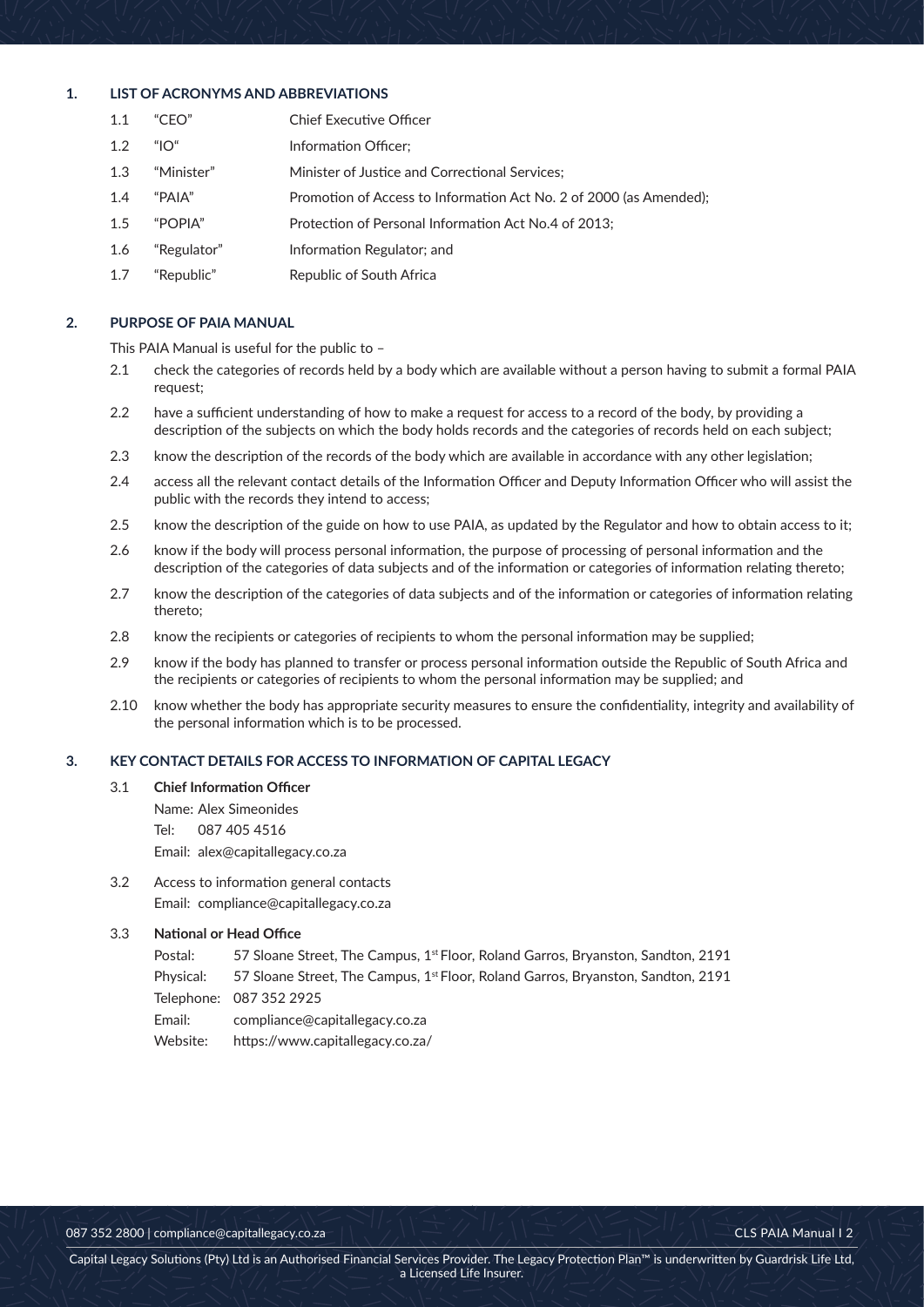#### GUIDE ON HOW TO USE PAIA AND HOW TO OBTAIN ACCESS TO THE GUIDE  $\overline{\mathbf{A}}$

- $4.1.$ The Regulator has, in terms of section 10(1) of PAIA, as amended, updated and made available the revised Guide on how to use PAIA ("Guide"), in an easily comprehensible form and manner, as may reasonably be required by a person who wishes to exercise any right contemplated in PAIA and POPIA.
- $4.2.$ The Guide is available in each of the official languages and in braille.
- $4.3$ The aforesaid Guide contains the description of -
	- 4.3.1 the objects of PAIA and POPIA;
	- 4.3.2 the postal and street address, phone and fax number and, if available, electronic mail address of -
		- $4.3.2.1$ the Information Officer of every public body, and
		- $4.3.2.2$ every Deputy Information Officer of every public and private body designated in terms of section 17(1) of PAIA and section 56 of POPIA;
	- 4.3.3 the manner and form of a request for -
		- $4.3.3.1$ access to a record of a public body contemplated in section 11; and
		- 4.3.3.2 access to a record of a private body contemplated in section 50;
	- 4.3.4 the assistance available from the IO of a public body in terms of PAIA and POPIA;
	- 4.3.5 the assistance available from the Regulator in terms of PAIA and POPIA;
	- 4.3.6 all remedies in law available regarding an act or failure to act in respect of a right or duty conferred or imposed by PAIA and POPIA, including the manner of lodging -
		- 4361 an internal appeal;
		- a complaint to the Regulator; and 4.3.6.2
		- $4.3.6.3$ an application with a court against a decision by the information officer of a public body, a decision on internal appeal or a decision by the Regulator or a decision of the head of a private body:
	- 4.3.7 the provisions of sections 14 and 51 requiring a public body and private body, respectively, to compile a manual, and how to obtain access to a manual;
	- 4.3.8 the provisions of sections 15 and 52 providing for the voluntary disclosure of categories of records by a public body and private body, respectively;
	- 4.3.9 the notices issued in terms of sections 22 and 54 regarding fees to be paid in relation to requests for access; and
	- 4.3.10 the regulations made in terms of section 92.
- $4.4$ Members of the public can inspect or make copies of the Guide from the offices of the public and private bodies, including the office of the Regulator, during normal working hours.
- $4.5$ The Guide can also be obtained -
	- 4.5.1 upon request to the Information Officer;
	- 4.5.2 from the website of the Regulator (https://www.justice.gov.za/inforeg/).
- 4.6 A copy of the Guide is also available in the following two official languages, for public inspection during normal office hours -
	- 4.6.1 English
	- 4.6.2 Afrikaans

#### CATEGORIES OF RECORDS OF CAPITAL LEGACY WHICH ARE AVAILABLE WITHOUT A PERSON HAVING TO  $\overline{5}$ **REQUEST ACCESS**

Information described on the Capital Legacy website is available to download or on request within the constraints of the Protection of Personal Information Act.

#### DESCRIPTION OF THE RECORDS OF CAPITAL LEGACY WHICH ARE AVAILABLE IN ACCORDANCE WITH ANY 6. **OTHER LEGISLATION**

087 352 2800 | compliance@capitallegacy.co.za

CLS PAIA Manual I 3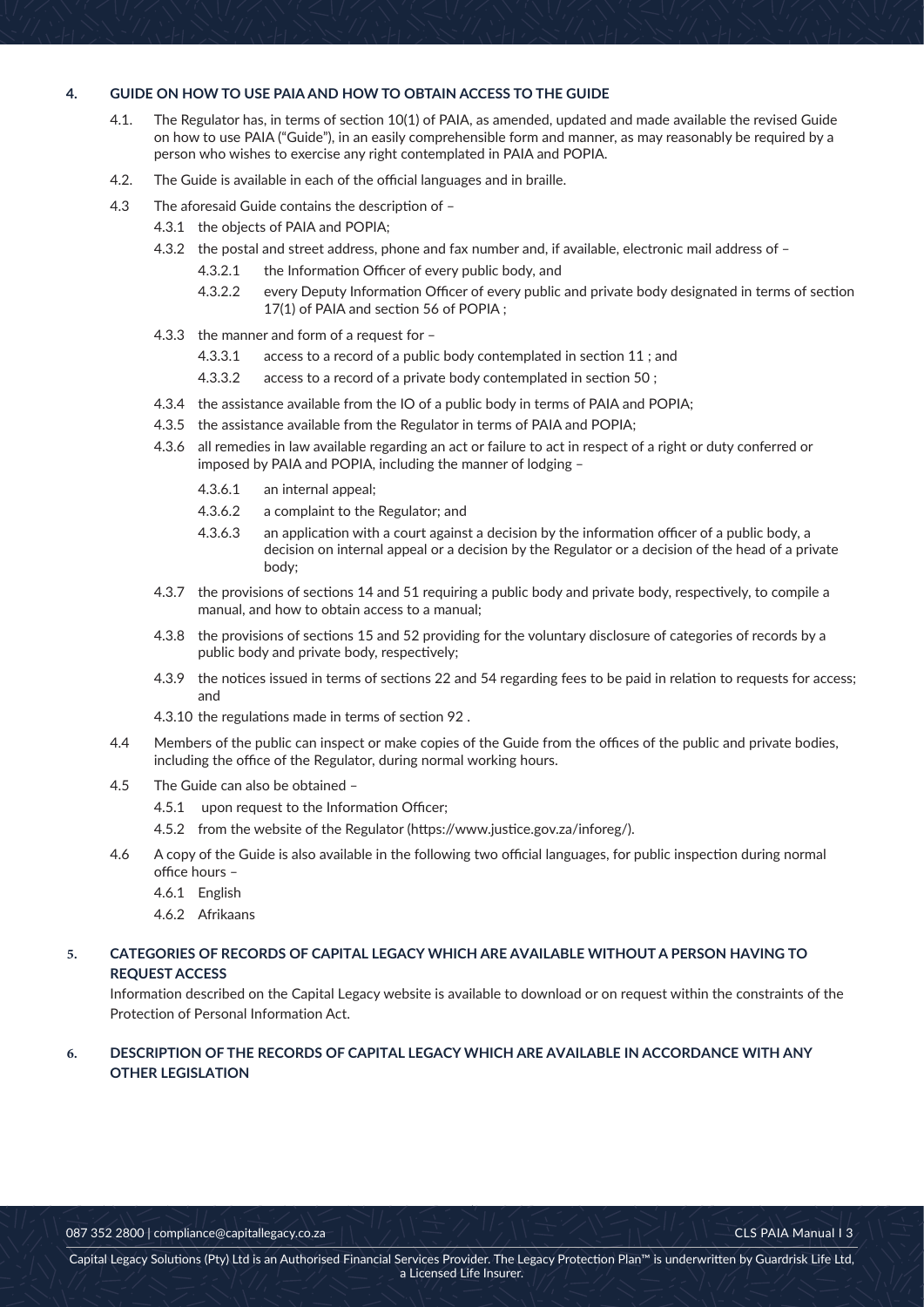| <b>Category of Records</b>                        | <b>Applicable Legislation</b>                                      |
|---------------------------------------------------|--------------------------------------------------------------------|
| Memorandum of incorporation                       | Companies Act 71 of 2008                                           |
| <b>PAIA Manual</b>                                | Promotion of Access to Information Act 2 of 2000                   |
| <b>Administration of Estates</b>                  | Administration of Estates Act 66 of 1965                           |
| Employment records                                | Basic Conditions of Employment 75 of 1997                          |
| Employment records                                | Compensation of Occupational Injuries and Diseases Act 130 of 1993 |
| <b>Treating Customers Fairly</b>                  | Consumer Protection Act 68 of 2008                                 |
| Electronic communications                         | Electronic Communications and Transactions Act 25 of 2002          |
| Employment records                                | Employment Equity Act 55 of 1998                                   |
| <b>Financial services</b>                         | Financial Advisory and Intermediary Services Act 37 of 2002        |
| <b>Financial services</b>                         | Financial Intelligence Centre Act 38 of 2001                       |
| Income Tax                                        | Income Tax Act 58 of 1991                                          |
| <b>Administration of Estates</b>                  | Insolvency Act 24 of 1936                                          |
| <b>Financial Services</b>                         | Inspection of Financial Institutions Act 80 of 1998                |
| <b>Employment Records</b>                         | Labour Relations Act 66 of 1995                                    |
| <b>Employment Records</b>                         | Occupational Health & Safety Act 85 of 1993                        |
| <b>Employment Records and Customer protection</b> | Protection of Personal Information Act 4 of 2013                   |
| <b>Employment Records</b>                         | Skills Development Levies Act 9 of 1999                            |
| <b>Employment Records</b>                         | Skills Development Act 97 of 1998                                  |
| <b>Employment Records</b>                         | Unemployment Contributions Act 4 of 2002                           |
| <b>Employment Records</b>                         | Unemployment Insurance Act 63 of 2001                              |
| <b>Financial Services</b>                         | Value Added Tax Act 89 of 1991                                     |

## **7. DESCRIPTION OF THE SUBJECTS ON WHICH CAPITL LEGACY HOLDS RECORDS AND CATEGORIES OF RECORDS HELD ON EACH SUBJECT BY CAPITAL LEGACY**

| Subjects on which the Capital Legacy holds records | <b>Categories of records</b>                                                                             |
|----------------------------------------------------|----------------------------------------------------------------------------------------------------------|
| Strategic Documents, Plans, Proposals              | Annual Reports, Strategic Plan, Annual Performance Plan.                                                 |
| Human Resources                                    | - HR policies and procedures<br>- Advertised posts<br>- Employees records                                |
| Operational Information                            | - Client personal details<br>- Beneficiary personal details<br>- Financial Information<br>- Client Wills |

## **8. PROCESSING OF PERSONAL INFORMATION**

## **8.1** Purpose of Processing Personal Information

Personal Information obtained and retained by Capital Legacy is for the express purposes of providing fiduciary services and to promote and market Capital Legacy offerings.

087 352 2800 | compliance@capitallegacy.co.za  $\ket{\ket{\vee}\ket{\cong\vee\ket{\vee}}\equiv\ket{\leq}\ket{\cong\ket{\vee}}$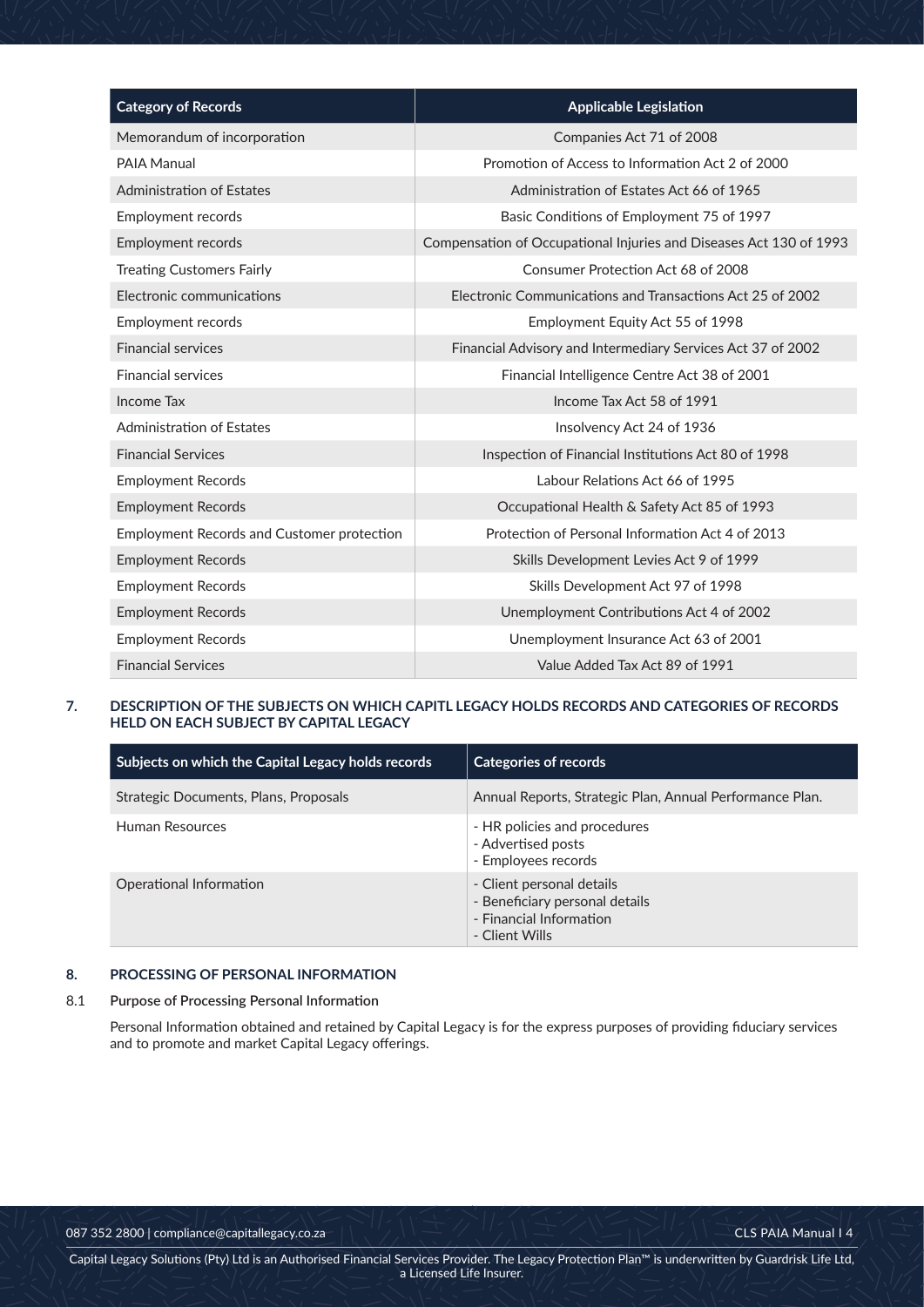8.2 Description of the categories of Data Subjects and of the information or categories of information relating thereto

|                     | Data Subjects Categories   Personal Information that may be processed                       |
|---------------------|---------------------------------------------------------------------------------------------|
| Customers / Clients | name, address, registration numbers or identity numbers, employment status and bank details |
| Service Providers   | names, registration number, vat numbers, address, trade secrets and bank details            |
| Employees           | address, qualifications, gender and race                                                    |

8.3 The recipients or categories of recipients to whom the personal information may be supplied

| Category of personal information                                           | Recipients or Categories of Recipients to whom the personal<br>information may be supplied |
|----------------------------------------------------------------------------|--------------------------------------------------------------------------------------------|
| Identity number and names, for criminal checks                             | South African Police Services                                                              |
| Qualifications, for qualification verifications                            | South African Qualifications Authority                                                     |
| Credit and payment history, for credit information                         | Credit Bureaus                                                                             |
| Customer contact details                                                   | Distribution partners                                                                      |
| Identity number and names, residential addresses,<br>financial information | Master of the High Court, other applicable Regulatory<br>Authorities                       |

8.4 Planned transborder flows of personal information

No planned transborder flows of personal information.

8.5 General description of Information Security Measures to be implemented by the responsible party to ensure the confidentiality, integrity and availability of the information

CLS employs a rigours access mechanism to the data via a complex arrangement of encrypted private networks, firewalls, and strict password policies. From a physical point of view, the data is stored in South Africa, off-site, in highly secured data centres. We also use multi-factor authentication and RSA keys wherever applicable.

## **9.** AVAILABILITY OF THE MANUAL

- $9.1$ copy of the Manual is available -
	- 9.1.1 on https://www.capitallegacy.co.za/
	- 9.1.2 head office of Capital Legacy for public inspection during normal business hours;
	- 9.1.3 to any person upon request and upon the payment of a reasonable prescribed fee; and
	- 9.1.4 to the Information Regulator upon request.
- $9.2$ fee for a copy of the Manual, as contemplated in annexure B of the Regulations, shall be payable per each A4-size photocopy made.

## 10. UPDATING OF THE MANUAL

The head of Capital Legacy will on a regular basis update this manual.

Issued by Alex Simeonides

Chief Executive Officer